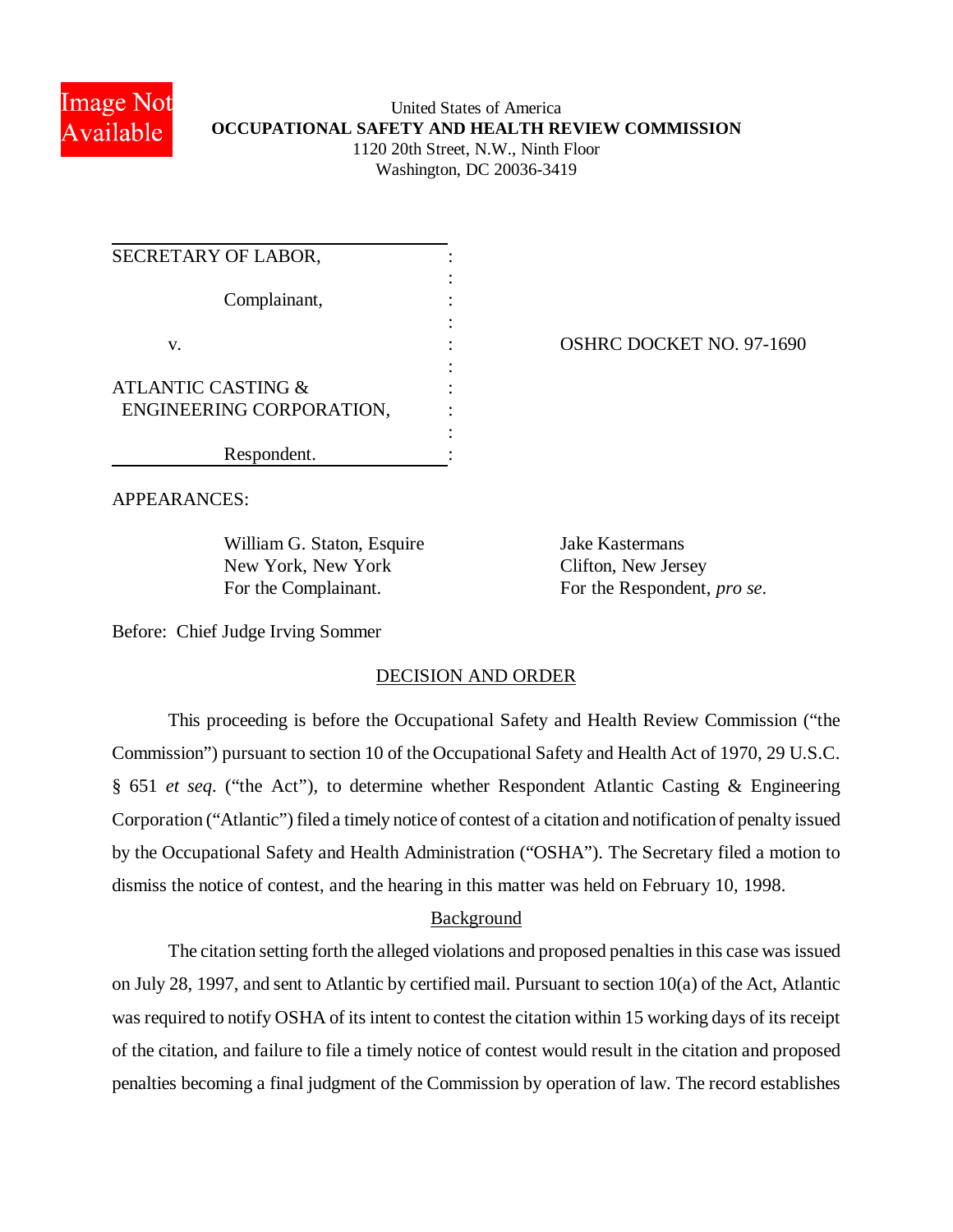that Atlantic received the citation on July 30, 1997, and that the final day to file a notice of contest was August 20, 1997; the record also establishes that Atlantic's notice of contest was not filed until October 2, 1997, after which the Secretary filed her motion to dismiss.

#### Discussion

 The record plainly shows that Atlantic did not provide notice of its intent to contest the citation and proposed penalties until after the expiration of the 15-working-day period. The issue in this case is whether the untimely filing may be excused under the circumstances. An otherwise untimely notice of contest may be accepted where the delay in filing was caused by deception on the part of the Secretary or by the Secretary's failure to follow proper procedures. An employer is also entitled to relief under Federal Rule of Civil Procedure (60)(b)(1) if it demonstrates that the Commission's final order was entered as a result of "mistake, inadvertence, surprise, or excusable neglect," or under Federal Rule of Civil Procedure 60(b)(6) for mitigating circumstances such as absence, illness, or a disability which would prevent a party from protecting its interests. *See Branciforte Builders, Inc.*, 9 BNA OSHC 2113 (No. 80-1920, 1981). There is no contention and no evidence that the Secretary acted improperly in this matter; however, Atlantic requests that its failure to file a timely notice of contest be excused due to the administrative changes it was undergoing during the time when the OSHA citation was received.

John Keating, Atlantic's controller, testified that the employee who was responsible for OSHA matters left the company on August 1, 1997, that the employee informed him on that day that he was still waiting to hear about the results of the OSHA inspection, and that the employee also left him a list of items that needed to be corrected based on his having accompanied the OSHA compliance officer ("CO") during the inspection. Keating further testified that although Atlantic had received the citation on July 30, 1997, based on C-2, a copy of the certified mail return receipt card signed by Irene Brown, the company's receptionist, the citation had evidently been misplaced and he himself knew nothing about it until September 23, 1997, when OSHA called Atlantic.<sup>1</sup> Keating said that the citation could have been lost due to the fact that Brown, who now works part-time, was training a new receptionist, as well as the fact that the employee who left was in the process of cleaning out his

<sup>&</sup>lt;sup>1</sup>The record shows that the purpose of the call was to determine whether the cited conditions had been abated. (Tr. 12-13).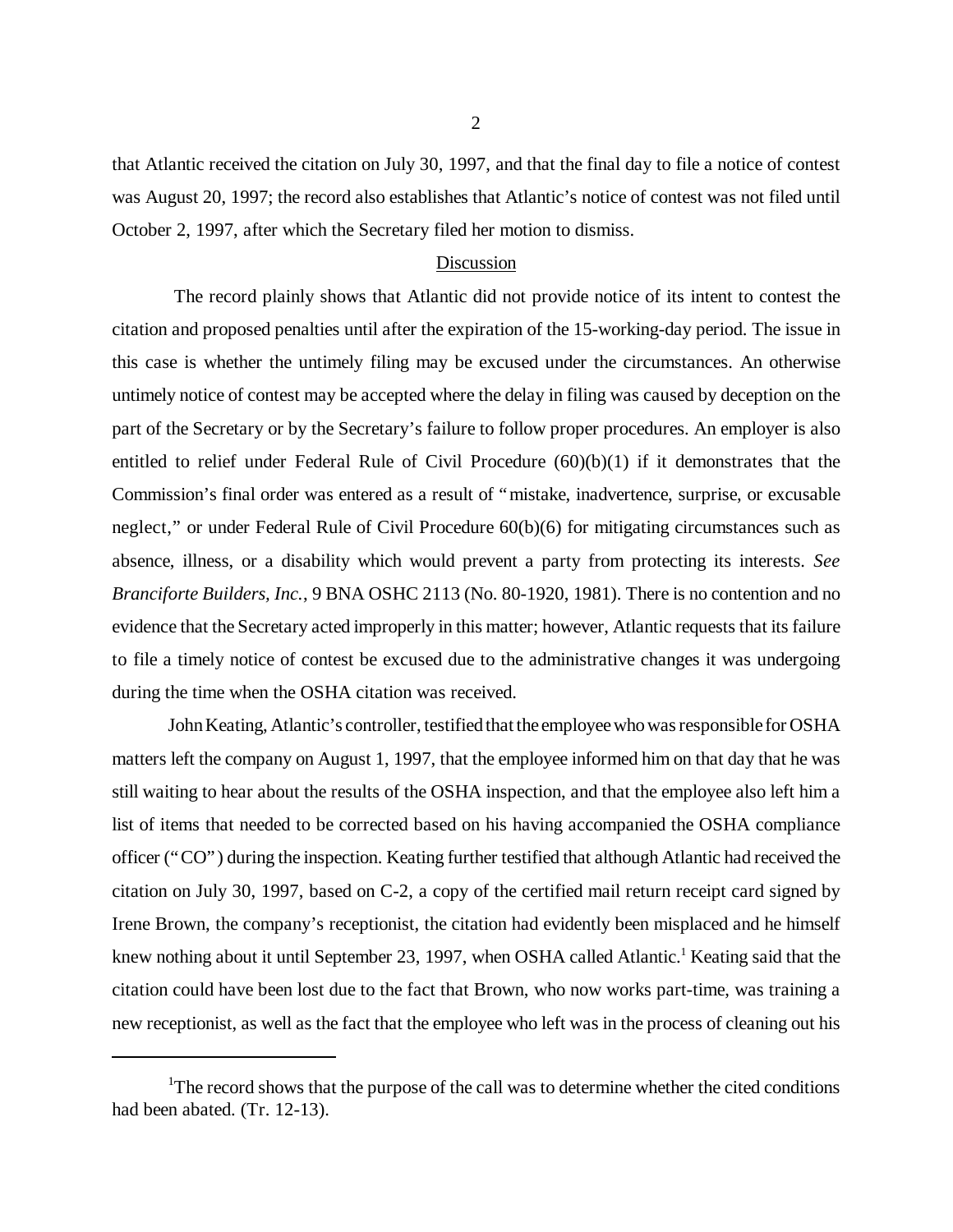office; he also said that Brown had never misplaced anything before to his knowledge but that Atlantic in any case has instituted a new mail-handling system to avoid a recurrence of this kind of situation in the future. (Tr. 16-22). *See also* C-3, Atlantic's notice of contest, and the company's post-hearing letter.

The cover letter to the citation issued to Atlantic states, in the first paragraph, as follows:

You must abate the violations referred to in this Citation by the dates listed and pay the penalties proposed, unless within 15 working days ... from your receipt of this Citation and Notification of Penalty you mail a notice of contest to the U.S. Department of Labor Area Office at the address shown above. Please refer to the enclosed booklet (OSHA 3000) which outlines your rights and responsibilities and which should be read in conjunction with this form.

In addition, page 2 of the cover letter has a paragraph which provides as follows:

**Right to Contest** - You have the right to contest this Citation and Notification of Penalty. You may contest all citation items or only individual items. You may also contest proposed penalties and/or abatement dates without contesting the underlying violations. **Unless you inform the Area Director in writing that you intend to contest the citation(s) and/or proposed penalty(ies) within 15 working days after receipt, the citation(s) and the proposed penalty(ies) will becomes a final order of the Occupational Safety and Health Review Commission and may not be reviewed by any court or agency.**

The Commission has held that the OSHA citation "plainly state(s) the requirement to file a notice of contest within the prescribed time period." *Roy Kay, Inc.*, 13 BNA OSHC 2021, 2022 (No. 88-1748, 1989). *See also Acrom Constr. Serv., Inc.*, 15 BNA OSHC 1123, 1126 (No. 88-2291, 1991). The Commission has also held that a business must have orderly procedures for the handling of important documents and has denied relief where the employer claimed that the late filing was due to reasons such as management changes, improper handling of the citation by company personnel, and the absence of the person responsible for OSHA matters. *See Louisiana-Pacific* Corp., 13 BNA OSHC 2020, 2021 (No. 86-1266, 1989); *J.F. Shea* Co., 15 BNA OSHC 1092, 1094 (No. 89-976, 1991); *E.K. Constr. Co.*, 15 BNA OSHC 1165, 1166 (No. 90-2460); and cases cited therein.

On the basis of Keating's testimony, it would appear that the citation in this case was mishandled by one of the clerical workers when it was received or that it was overlooked by the outgoing employee who was responsible for taking care of it. However, in light of the foregoing Commission precedent, which I am constrained to follow, neither of these factual circumstances